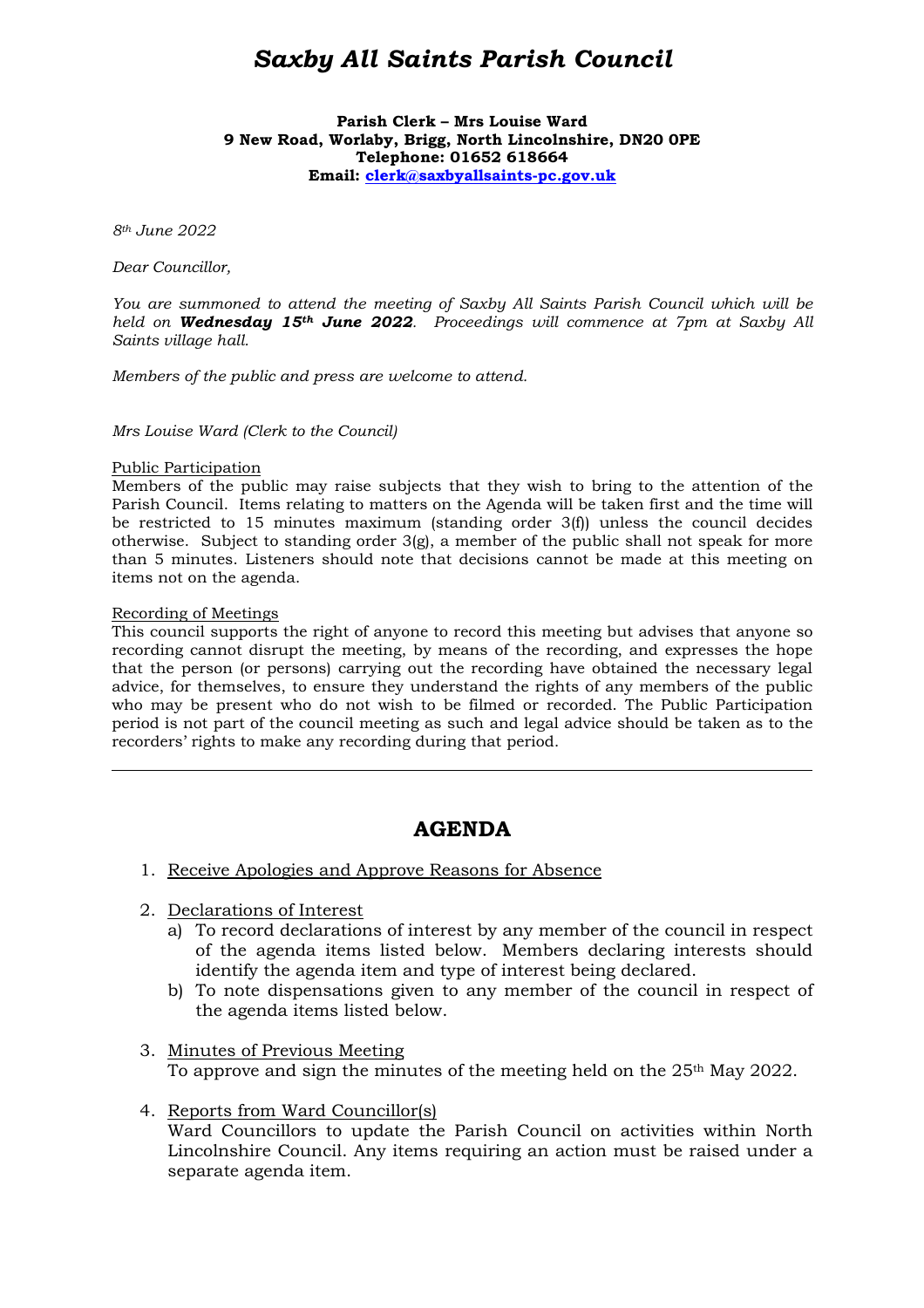# *Saxby All Saints Parish Council*

## 5. Highways/Footpaths/Public Right of Way

- a) To receive updates on the following and resolve any action:
	- Maintenance of bus shelters.
	- Seating/bench provision.
	- Tree Maintenance.
	- Stiles.
	- Saxby Mill Lane maintenance works.
- b) To receive notification of other issues and to resolve action required.

### 6. Open Space Management

To discuss and resolve any action regarding:

- a) NLC's proposed transfer of grass-cutting to Town and Parish Council's from 2023.
- b) Any other matters.
- 7. Planning
	- a) To receive any applications made to North Lincolnshire Council and resolve a comment:

| i. | Application No: | PA/2022/1038    |  |  |
|----|-----------------|-----------------|--|--|
|    | Proposal:       | Notice of inten |  |  |
|    |                 | within Saxby al |  |  |

Notice of intention to fell two Pear trees, within Saxby all Saints' Conservation Area. Site Location: Manor House, 40 Main Street, Saxby All Saints, DN20 0QB

Applicant: Mrs Michelle Clarke

- b) To receive decisions made by North Lincolnshire Council.
- c) To note any planning applications received after the agenda has been posted. To resolve their inclusion on the next agenda and request an extension to the consultation period from North Lincolnshire Council.
- d) Any other planning matters.
- 8. Police Matters/Neighbourhood Watch/NAT To discuss and resolve any action.
- 9. Welcome Pack To discuss and resolve any action.
- 10.Low Villages Newsletter Article suggestions from councillors.
- 11.Accounts

To approve and sign the May/June 2022 accounts for payment and bank statements (see also Financial Reports).

|                       | Information    | GDPR/Data Protection Act 2018 |         |
|-----------------------|----------------|-------------------------------|---------|
|                       | Commissioner's | - Data protection fee renewal |         |
| $26/05/2022$ Office   |                | 2022-2023                     | £40.00  |
|                       | Sissons        | $3x$ highways cut – April and |         |
|                       | Gardening      | May 2022                      |         |
| $30/05/2022$ Services |                | $PROW - FP306$ strim x 1      | £359.00 |